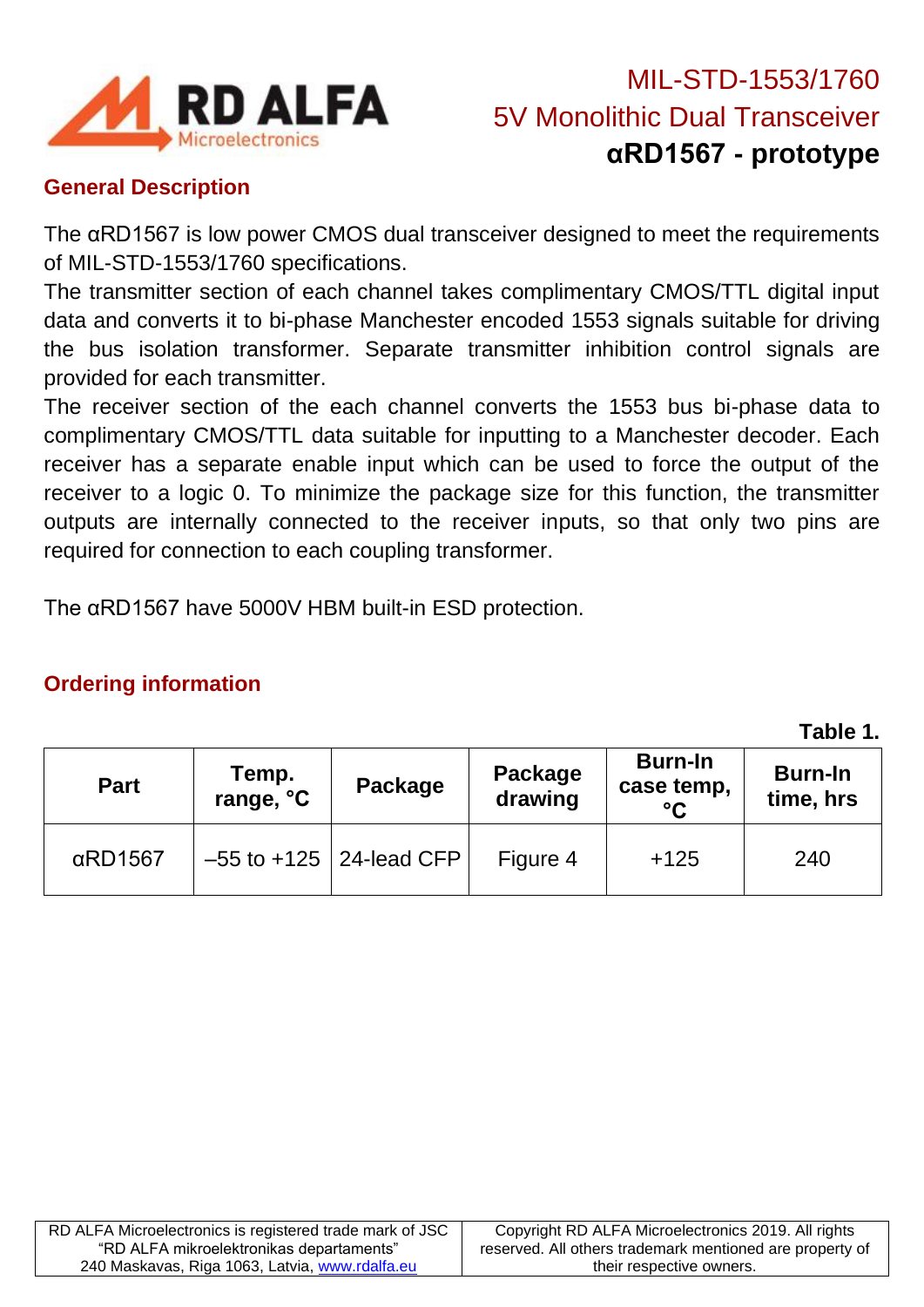#### **Pin Function Description**



**Table 2.**

|                                     | <b>Mnemonic</b>          | Pin No           |                  |  |
|-------------------------------------|--------------------------|------------------|------------------|--|
| <b>Description</b>                  |                          | <b>Channel A</b> | <b>Channel B</b> |  |
| MIL-STD-1533 bus<br>positive signal | <b>BUS</b>               | 1                |                  |  |
| MIL-STD-1533 bus<br>negative signal | <b>BUS</b>               | 2                | 8                |  |
| Ground                              | <b>GND</b>               | 3, 19, 21        | 9, 13, 15        |  |
| Receiver output                     | <b>RX</b>                | 4                | 10               |  |
| Receiver enable                     | <b>RXEN</b>              | 5                | 11               |  |
| Receiver output inv                 | $\overline{\mathsf{RX}}$ | 6                | 12               |  |
| Pover Input                         | V <sub>DD</sub>          | 20               | 14               |  |
| <b>Transmitter inhibition</b>       | <b>TXINH</b>             | 22               | 16               |  |
| <b>Transmitter input</b>            | <b>TX</b>                | 23               | 17               |  |
| Transmitter input inv               | ТX                       | 24               | 18               |  |

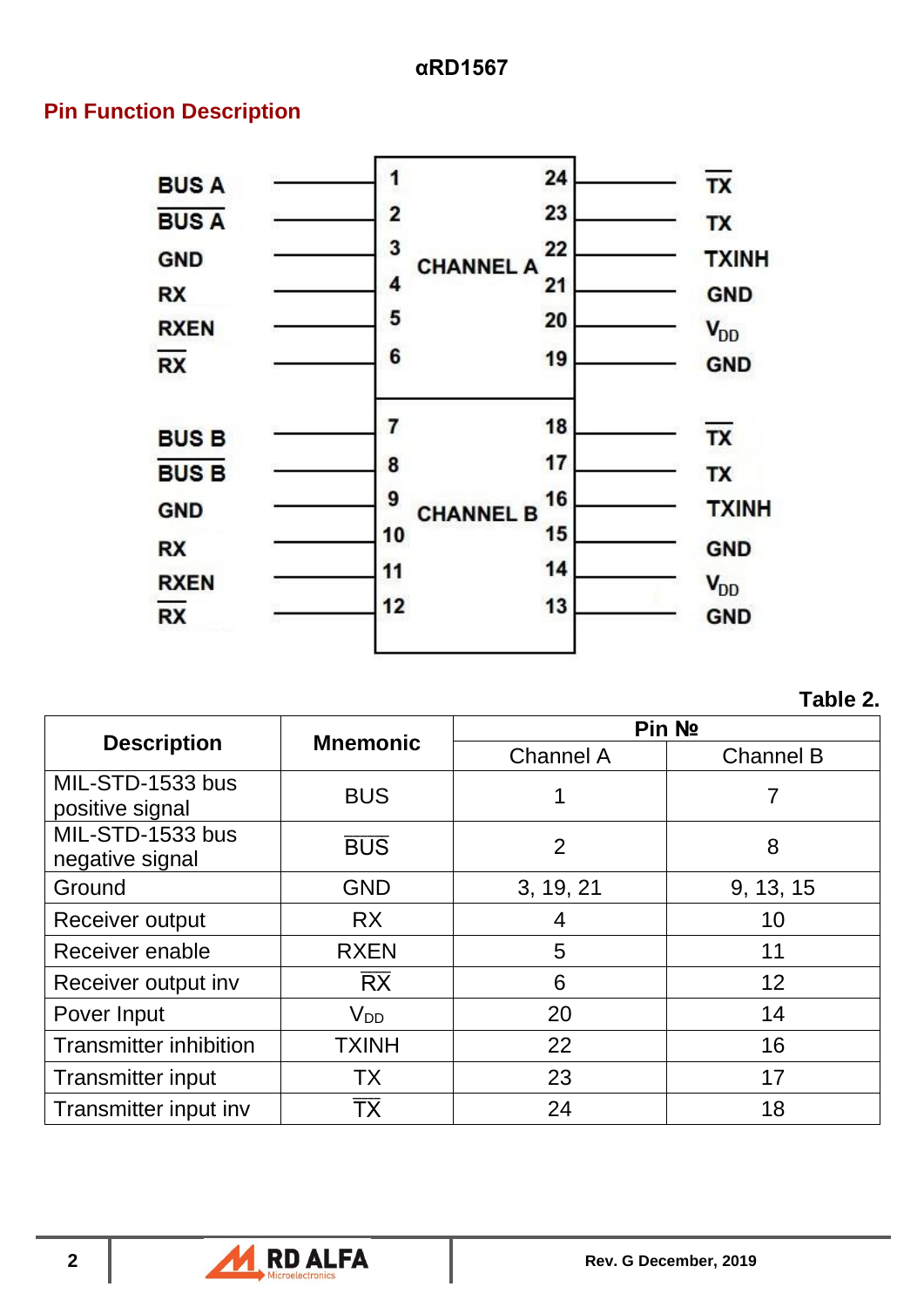#### **αRD1567 Operating conditions and absolute maximum ratings**

|                                                                                    |                   |                                |          |                                    | Table 3.        |
|------------------------------------------------------------------------------------|-------------------|--------------------------------|----------|------------------------------------|-----------------|
| <b>Characteristics, units</b>                                                      | <b>Symbol</b>     | <b>Operating</b><br>conditions |          | <b>Absolute</b><br>maximum ratings |                 |
|                                                                                    |                   | min                            | max      | min                                | max             |
| Supply Voltage, V                                                                  | $V_{DD}$          | 4,5                            | 5,5      |                                    |                 |
| Logic Input voltage (high), V                                                      | U <sub>IH</sub>   | 2                              | $V_{DD}$ | $-0,3$                             | $V_{DD}$        |
| Logic Input voltage (low), V                                                       | $U_{\mathsf{IL}}$ | 0                              | 0,8      | $-0,3$                             | V <sub>DD</sub> |
| Receiver differential voltage, V                                                   | $U_{IR}$          |                                | 9        |                                    | 10              |
| Peak output current, A                                                             | $I_{\text{OUT}}$  |                                | 0,55     |                                    | 1               |
| Power dissipation, W                                                               | $P_{TOT}$         |                                | 0,95     |                                    | 1,1             |
| Simultaneous transmission by both channels is not allowed. Stresses above absolute |                   |                                |          |                                    |                 |
| ratings or outside recommended operating conditions<br>maximum<br>may<br>cause     |                   |                                |          |                                    |                 |
| permanent damage to the device.                                                    |                   |                                |          |                                    |                 |

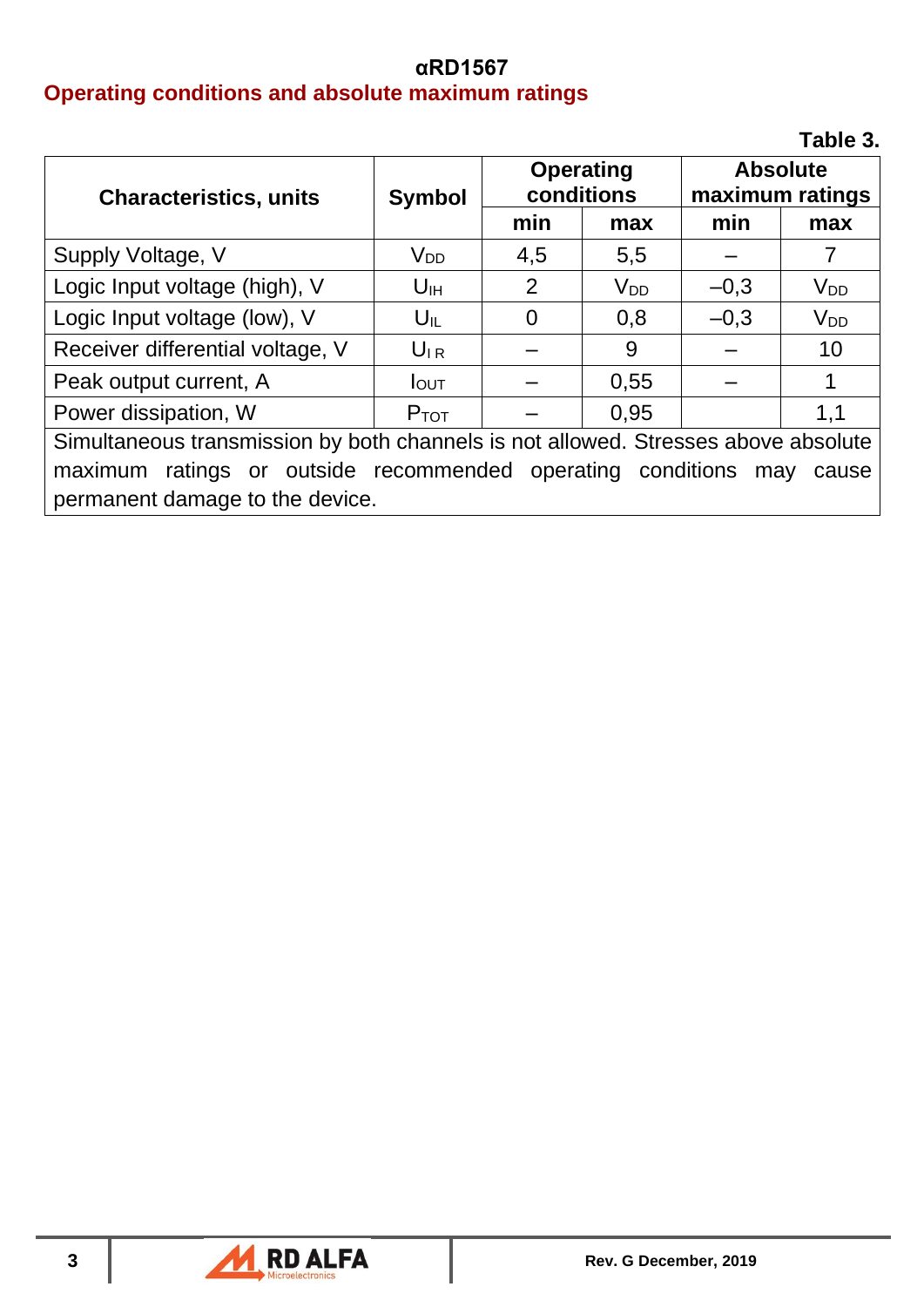#### **αRD1567**

## **Electrical characteristics within operating temperature range**

**Table 4.**

| Parameter, units                               | <b>Symbol</b>                       | <b>Condition</b>                                | min    | typ            | max            |  |  |
|------------------------------------------------|-------------------------------------|-------------------------------------------------|--------|----------------|----------------|--|--|
|                                                | Īш                                  | $V_{DD} = 5,5V V_{IH} = V_{DD}$                 |        | 0,04           | 10             |  |  |
| Input Current, µA                              | Iıl.                                | $V_{DD} = 5.5V$ , $V_{IL} = 0$                  | $-10$  | 0,04           | $\overline{0}$ |  |  |
|                                                | $I_{\rm CC}$                        | $V_{DD} = 5.5V$ ,<br>no transmission            |        | $\overline{7}$ | 24             |  |  |
| Supply Current, mA                             | $_{\text{LCA}}$                     | $V_{DD} = 5.5V,$<br>50% duty cycle              |        | 250            | 352            |  |  |
|                                                | $_{\text{LCC2}}$                    | $V_{DD} = 5.5V,$<br>100% duty cycle             |        | 450            | 600            |  |  |
|                                                |                                     | <b>Receiver section</b>                         |        |                |                |  |  |
| Output Voltage HI, V                           | U <sub>OH</sub>                     | $V_{DD} = 4.5V$ , $I_{OH} = -0.4$ mA            | 2,7    | 4,3            |                |  |  |
| Output Voltage LO, V                           | $U_{OL}$                            | $V_{DD} = 4.5V$ , $I_{OH} = 1$ mA               |        | 0,15           | 0,4            |  |  |
| Threshold Voltage, V                           | V <sub>TH</sub>                     | $V_{DD} = 5V$ , 1 MHz sine wave                 | 0,28   | 0,56           | 1,2            |  |  |
| Input Differential<br>Resistance, kOhm         | $R_{I}$                             | $V_{DD} = 4.5V$                                 | 20     | 63             |                |  |  |
| Receive Delay, ns                              | $t_{R}$                             | $V_{DD} = 4.5V$                                 |        | 250            | 480            |  |  |
| Receiver Enable Delay,<br>ns                   | <b>t</b> <sub>R</sub> <sub>EN</sub> | $V_{DD} = 4.5V$                                 |        | 25             | 50             |  |  |
|                                                | <b>Transmitter section</b>          |                                                 |        |                |                |  |  |
| Output Voltage, V                              |                                     | $V_{DD} = 4.55.5V,$<br>$R_{L}$ = 35 Ohm, fig. 1 | 6      | 7,5            | 9              |  |  |
|                                                | $U_{\text{O pp}}$                   | $V_{DD} = 4, 55, 5V,$<br>$R_L$ = 70 Ohm, fig. 2 | 18     | 22,5           | 27             |  |  |
| Transmitter Noise, mV                          | $U_{N,pp}$                          | $V_{DD} = 4, 55, 5V$                            |        | 0,3            | 10             |  |  |
| <b>Output Dynamic</b>                          | $U_{O}$ DIN                         | $V_{DD} = 4, 55, 5V,$<br>$R_L = 35$ Ohm, fig. 1 | $-90$  | ±5             | 90             |  |  |
| Voltage Offset, mV                             |                                     | $V_{DD} = 4.55.5V,$<br>$R_L$ = 70 Ohm, fig. 2   | $-270$ | ±15            | 270            |  |  |
| <b>Output Differential</b><br>Resistance, kOhm | $R_{\rm O}$                         | $V_{DD} = 4.5V,$<br>no transmission             | 10     | 173            |                |  |  |
| <b>Transmission Delay, ns</b>                  | $t_{\text{T}}$                      | $V_{DD} = 4,5V$                                 |        | 90             | 200            |  |  |
| <b>Transmitter Inhibition</b>                  | <b>t</b> THL INH                    | $V_{DD} = 4.5V$                                 |        | 30             | 120            |  |  |
| Delay, ns                                      | <b>TLH INH</b>                      | $V_{DD} = 4,5V$                                 |        | 70             | 190            |  |  |
| Rise/Fall Time, ns                             | tF                                  | $V_{DD} = 4, 55, 5V$                            | 100    | 170            | 300            |  |  |

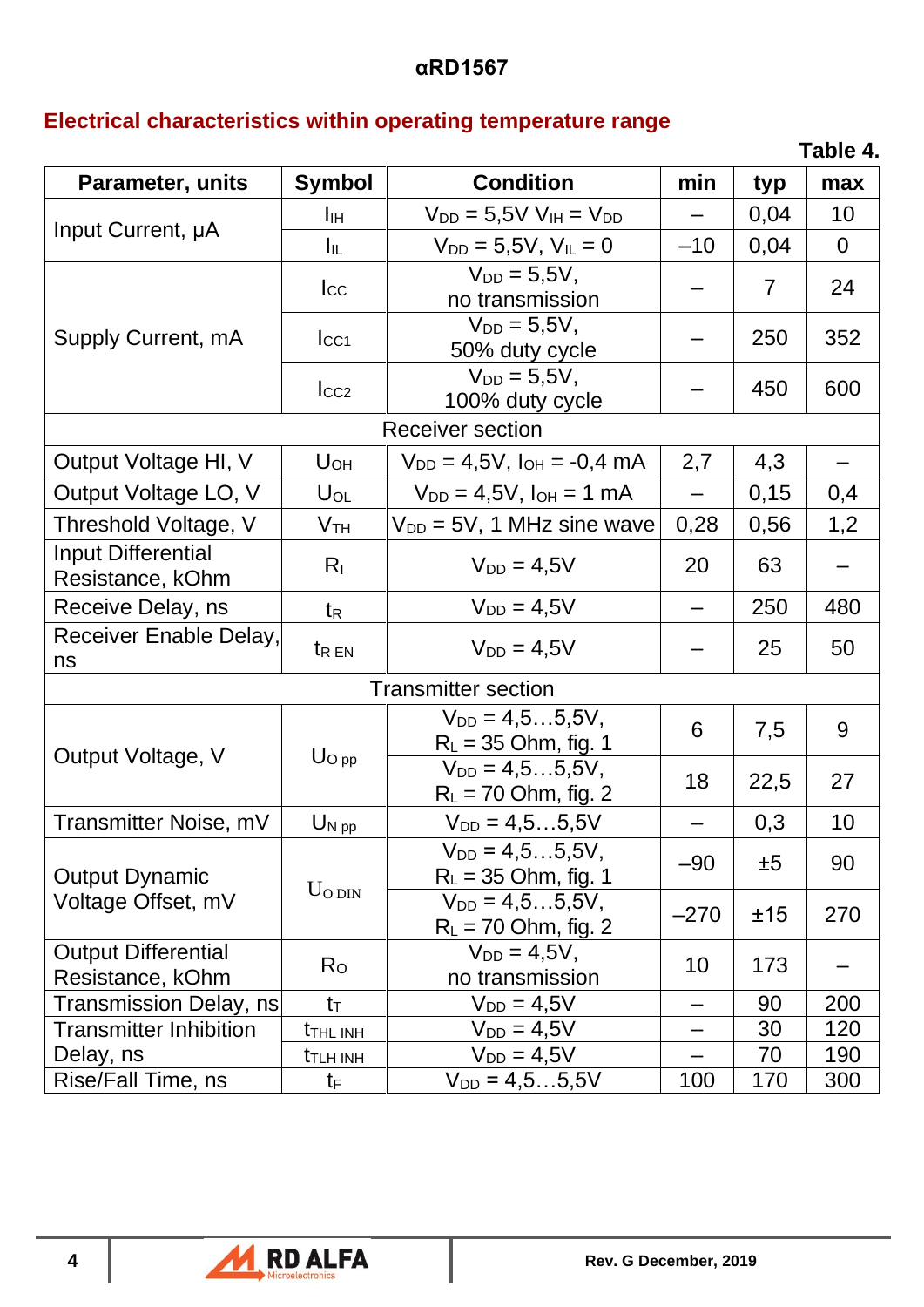

**Figure 1 – Test circuit, direct coupling to MIL-STD-1553 BUS Ω**



**Figure 2 – Test circuit, transformer coupling to MIL-STD-1553 BUS**

### **Recommended thermal protection**

Package should be mounted to or contact a heat removal rail located in the printed circuit board. To insure proper heat transfer between the package and the heat removal rail, use a thermally conductive material between the package and the heat removal rail.

#### **Layout**

To minimize Output Dynamic Voltage Offset, layout differences between BUS and  $\overline{B} \overline{U} \overline{S}$  lines and between TX and  $\overline{T} \overline{X}$  lines should be minimal.

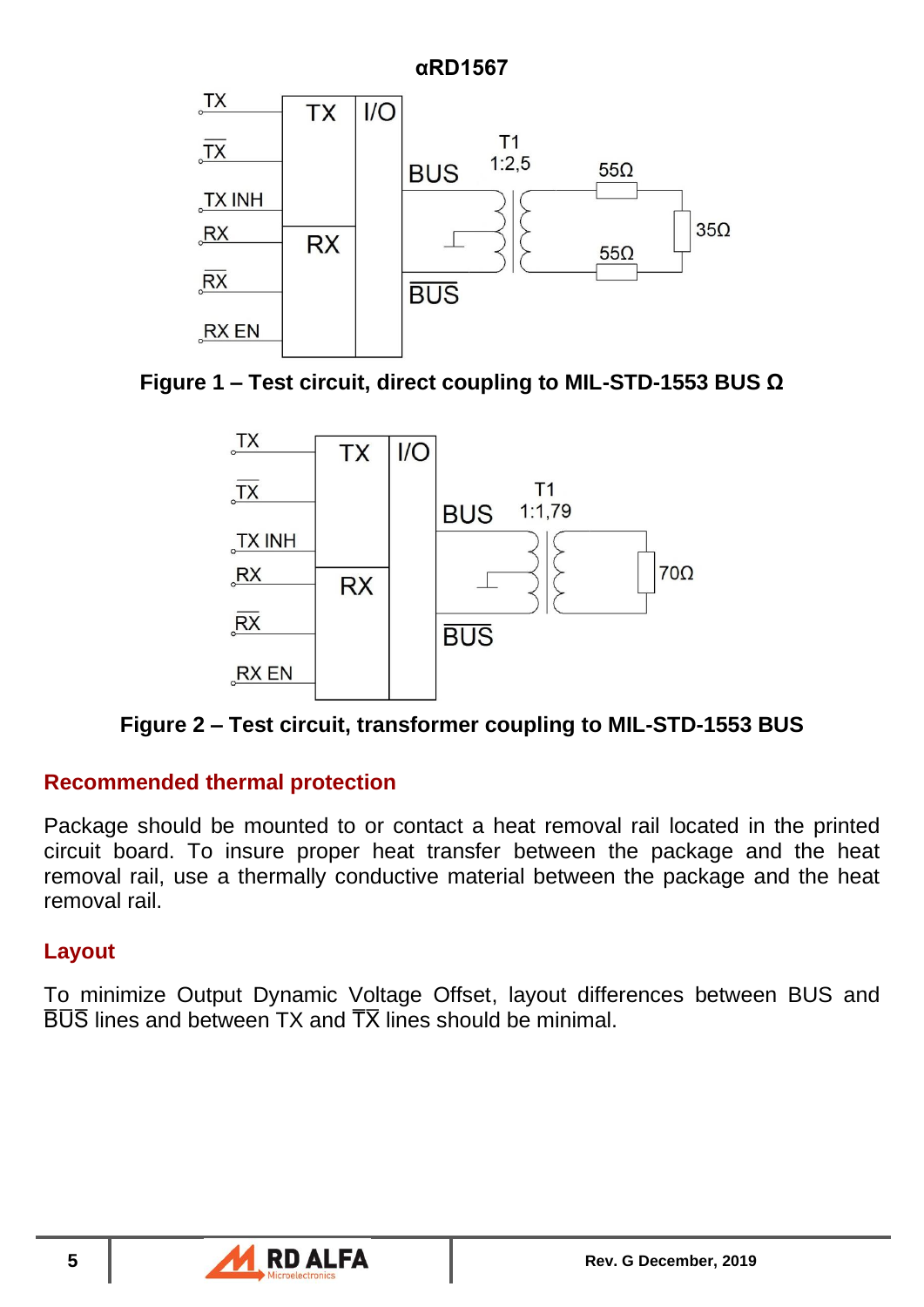## **Physical Dimensions**





|                  | Inches |      |  |  |
|------------------|--------|------|--|--|
| <b>Dimension</b> | Min    | Max  |  |  |
| А                |        | .095 |  |  |
| b                |        | .018 |  |  |
| с                | .007   | .013 |  |  |
| D                |        | .810 |  |  |
| E                | .580   | .600 |  |  |
| е                | .045   | .055 |  |  |
| г                | .400   |      |  |  |
| ۵                | .060   | .080 |  |  |

**Figure 4 – CFP-24 package dimensions**